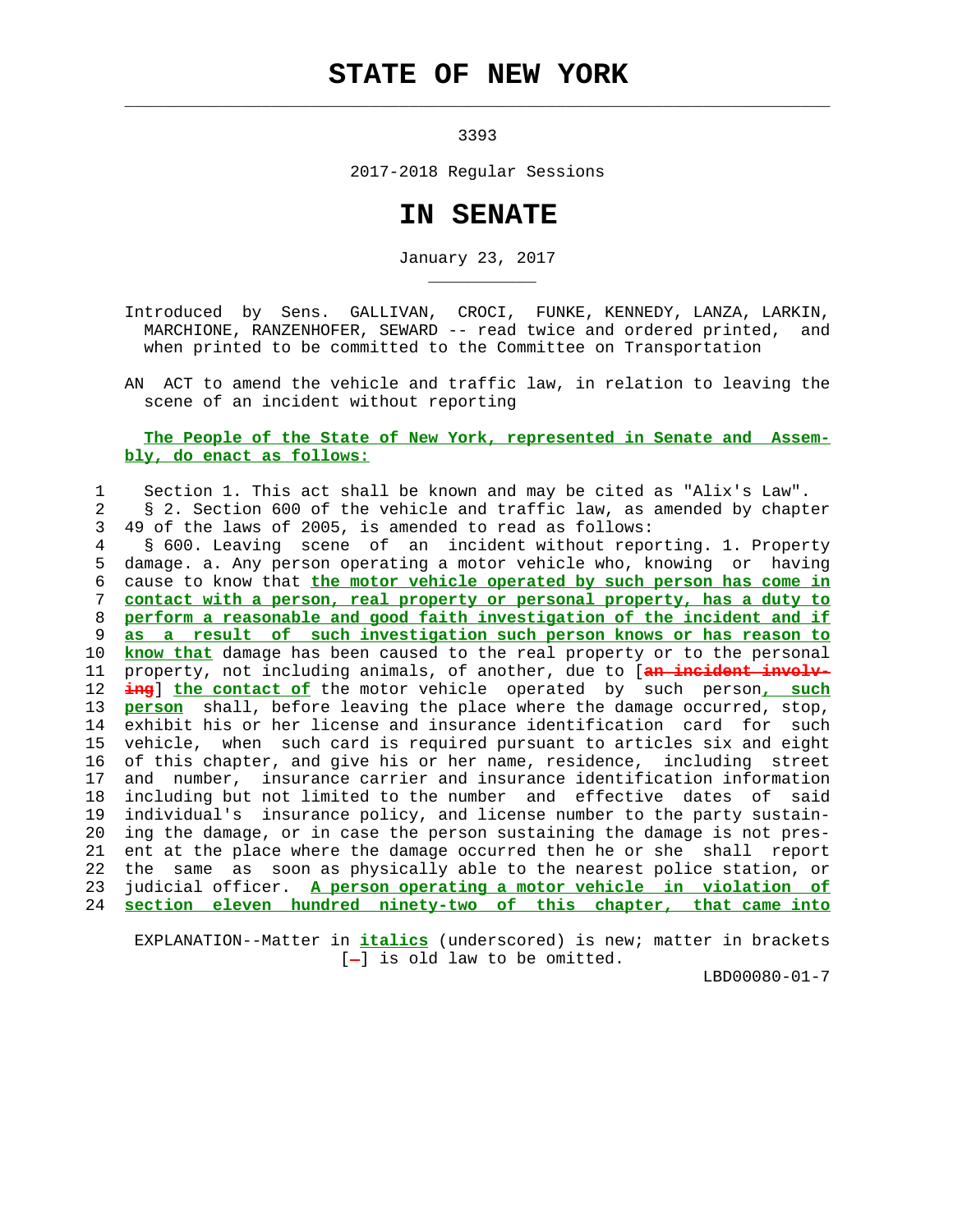S. 3393 2

**contact with a person, real property, or personal property, that resulted in damage to real property or to the personal property, not including animals of another, shall be presumed to have known or have cause to know of such contact and of such damage, unless such person shows that they would not have known or have cause to know of such contact and of such injury regardless of intoxication or impairment by the use of alcohol or a drug, or by the combined influence of drugs or of alcohol and any drug or drugs.**

b. It shall be the duty of any member of a law enforcement agency who 10 is at the scene of the accident to request the said operator or opera- 11 tors of the motor vehicles, when physically capable of doing so, to 12 exchange the information required hereinabove and such member of a law 13 enforcement agency shall assist such operator or operators in making 14 such exchange of information in a reasonable and harmonious manner.

 15 A violation of the provisions of paragraph a of this subdivision shall 16 constitute a traffic infraction punishable by a fine of up to two 17 hundred fifty dollars or a sentence of imprisonment for up to fifteen 18 days or both such fine and imprisonment.

 19 2. Personal injury. a. Any person operating a motor vehicle who, know- 20 ing or having cause to know that **the motor vehicle operated by such** 21 **person has come in contact with a person, real property or personal** 22 **property, has a duty to perform a reasonable and good faith investi-** 23 **gation of the incident and if as a result of such investigation such** 24 **person knows or has reason to know that** personal injury has been caused 25 to another person, due to [**an incident involving**] **the contact of** the 26 motor vehicle operated by such person**, such person** shall, before leaving 27 the place where the said personal injury occurred, stop, exhibit his or 28 her license and insurance identification card for such vehicle, when 29 such card is required pursuant to articles six and eight of this chap- 30 ter, and give his or her name, residence, including street and street 31 number, insurance carrier and insurance identification information 32 including but not limited to the number and effective dates of said 33 individual's insurance policy and license number, to the injured party, 34 if practical, and also to a police officer, or in the event that no 35 police officer is in the vicinity of the place of said injury, then, he 36 or she shall report said incident as soon as physically able to the 37 nearest police station or judicial officer. **A person operating a motor** 38 **vehicle in violation of section eleven hundred ninety-two of this chap-** 39 **ter, that came into contact with a person, real property, or personal** 40 **property, that resulted in injury to another person, shall be presumed** 41 **to have known or have cause to know of such contact and of such injury,** 42 **unless such person shows that they would not have known or have cause to** 43 **know of such contact and of such injury regardless of intoxication or** 44 **impairment by the use of alcohol or a drug, or by the combined influence** 45 **of drugs or of alcohol and any drug or drugs.**

 46 b. It shall be the duty of any member of a law enforcement agency who 47 is at the scene of the accident to request the said operator or opera- 48 tors of the motor vehicles, when physically capable of doing so, to 49 exchange the information required hereinabove and such member of a law 50 enforcement agency shall assist such operator or operators in making 51 such exchange of information in a reasonable and harmonious manner.

 52 c. A violation of the provisions of paragraph a of this subdivision 53 resulting solely from the failure of an operator to exhibit his or her 54 license and insurance identification card for the vehicle or exchange 55 the information required in such paragraph shall constitute a class B 56 misdemeanor punishable by a fine of not less than two hundred fifty nor